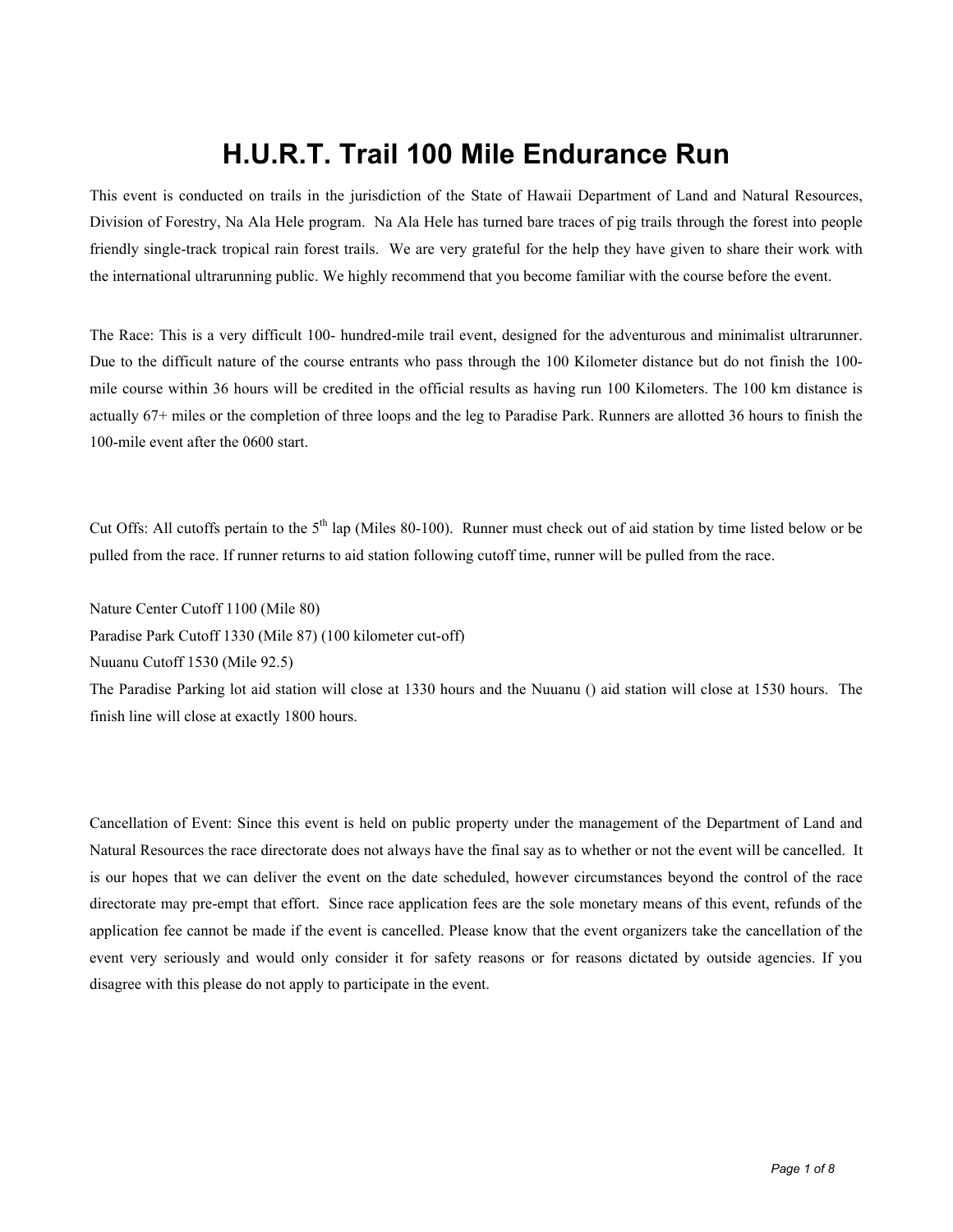#### **Schedule**

**January 14, Friday 1530 Hawaii Nature Center Makiki Heights Drive** Mandatory Runner check In - Runners are to pick up race number and runner bag. *Do not bring your drop bags to the pre*  race brief; they will be collected on Saturday morning. Parking in the lower lot is limited- please arrive on time. Race officials will not be weighing participants.

**January 14, Friday 1600 Hawaii Nature Center Makiki Heights Drive** Mandatory trail briefing. Medical concerns. Search & Rescue Concerns. Drop status. Bring a chair if available for the trail brief. Runners will be released by 1700. The run will not sponsor a pre race meal.

#### **January 15, Saturday 0515 Hawaii Nature Center Makiki Heights Drive**

- 1. Runner check in (mandatory)-If you don't check in you will not be an official runner.
- 2. Drop bag collection: You may have drop bags at each of the three aid stations. *Please label them as, Paradise Park, Nuuanu and Nature Center or Start/Finish. Be sure and put your name and bib number on the bag (we will not accept bags without these three components, name number, aid station)*. You will be visiting all these of stations 5 times, so pack accordingly. You are responsible for gathering your own drop bags following the event. Race management is not responsible to return these items to you. Any items left after the race will be donated to charity or thrown away.

| January 15, Saturday | 0600 | Hawaii Nature Center        | <b>Makiki Heights Drive</b> |
|----------------------|------|-----------------------------|-----------------------------|
| Start of race!       |      |                             |                             |
| January 16, Sunday   | 1800 | <b>Hawaii Nature Center</b> | <b>Makiki Heights Drive</b> |
| End of race!         |      |                             |                             |
| January 17, Monday   | 1730 | No host dinner.             | Site TBD.                   |

### **Race Rules, Recommendations and Procedures**

The HURT Trail 100 rules and procedures are designed for the safety and well being of everyone involved in the race, including runners, pacers, crews, volunteers, spectators and others using the trails. Failure to comply with these rules will result in disqualification of the runner.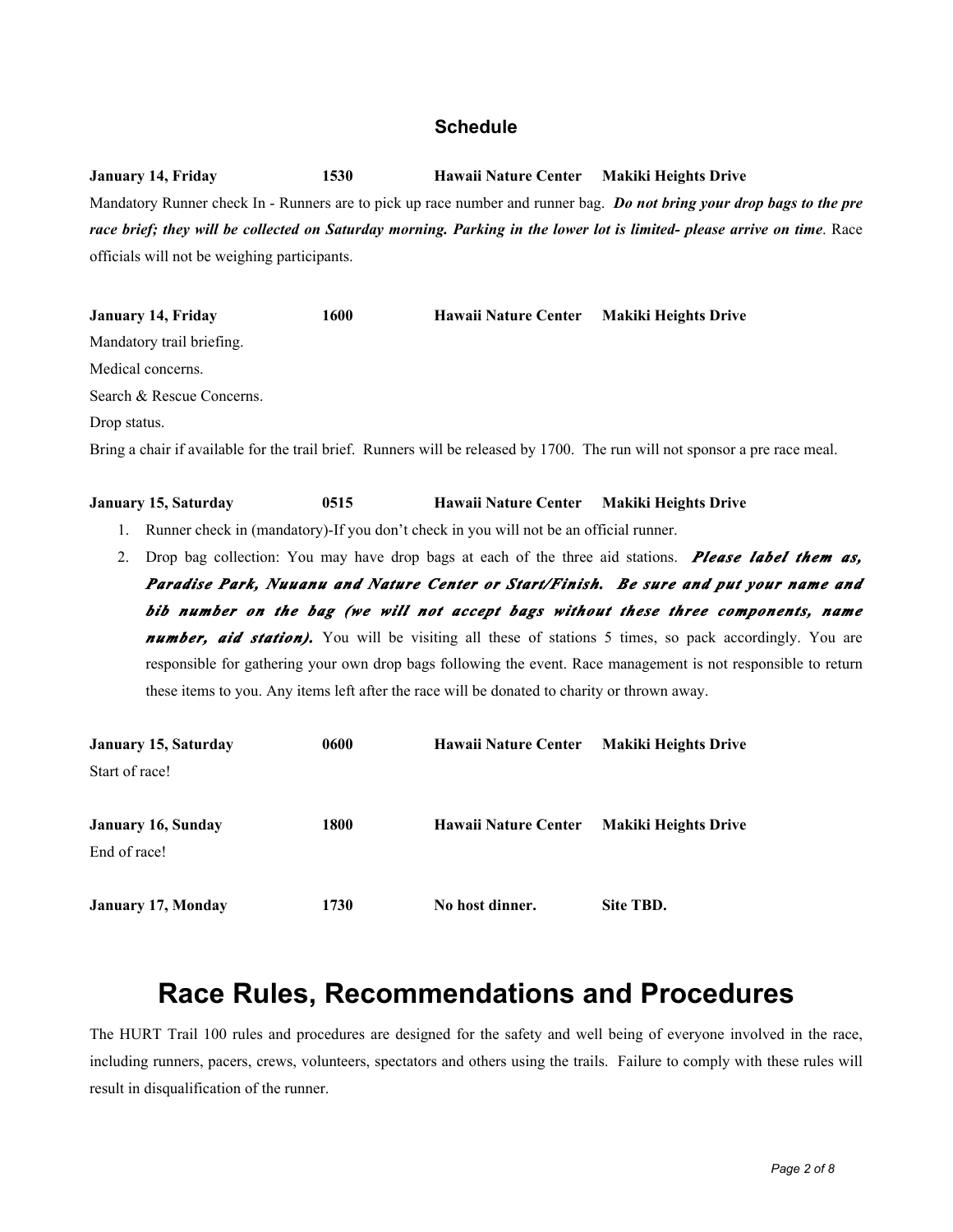#### **For The Runners:**

- 1. The runner is responsible for knowing all the rules and is responsible for the actions of his/her pacer(s) and crew(s).
- 2. You must pick up your run number on Friday at the trail briefing.
- 3. You must check in on race morning prior to the start of the race, we need to know you are awake and heading out on the course.
- 4. Aid: there are three aid stations,  $5.4 7.3$  miles apart. We will be providing a variety of hot and cold food and drink. If you have special dietary needs or desires please put these supplies in your drop bags.
- 5. Sharing the trail: we do not have exclusive use of the trails. The trails are well used by the general public. Exercise caution when approaching casual hikers. Please warn others of your approach. When in doubt give the right of way to others.
- 6. Respecting the Rain Forest: The rain forest is fragile and subject to damage simply by being tread upon. Runners and pacers are expected to stay on the trail at all times. Please use the bathrooms available at the Hawaii Nature Center and the portable toilets at Paradise Park and Nuuanu.
- 7. Muling is not permitted. You must carry all your own supplies between aid stations. Crews and pacers may not retrieve bottles from the runner for filling until within the confines of the aid station, or so directed by aid station personnel. Failure to comply with this request may result in disqualification of the runner.
- 8. Stashing of supplies is not permitted at any place or time on the course (this includes leaving water bottles on out and back sections of the course). Aid from crews may only be given at course aid stations. **Crews cannot take or give supplies to runners or their pacers at road crossings.** Any unauthorized aid between stations is not permitted and grounds for disqualification.
- 9. You should print the course map and carry it with you. There is always the possibility that some of the course markings may be removed during the event by day hikers. Course maps are no longer provided in your runner bag.
- 10. It is recommended that runners carry a whistle on their person at all times. Should you become incapacitated or lost, the whistle may be your lifeline. We will not be supplying whistles this year.
- 11. A two water bottle minimum (or equivalent hydration vest) when on the course is highly recommended. Three bottles on legs #1 and #3 is encouraged. Dehydration is a major threat to successful completion of this event.
- 12. Littering on the course will be grounds for immediate disqualification. Do not carry aid station cups away from the aid station.
- 13. No course cutting. Runners must follow the marked course at all times. If the runner departs from the marked course, the runner must return to the point of departure on foot before continuing. Cutting the course is immediate grounds for disqualification.
- 14. You must check in and out of every aid station otherwise we cannot monitor your progress.
- 15. If you get hurt on the trail, stay put and keep warm. This is a multiple lap, out and back course, there should be runners who will be able to direct aid station volunteers to your location. If you get lost do not attempt to find your way cross-country. Stay on the trail and wait. Wandering aimlessly, especially at night, will reduce your chances of being found.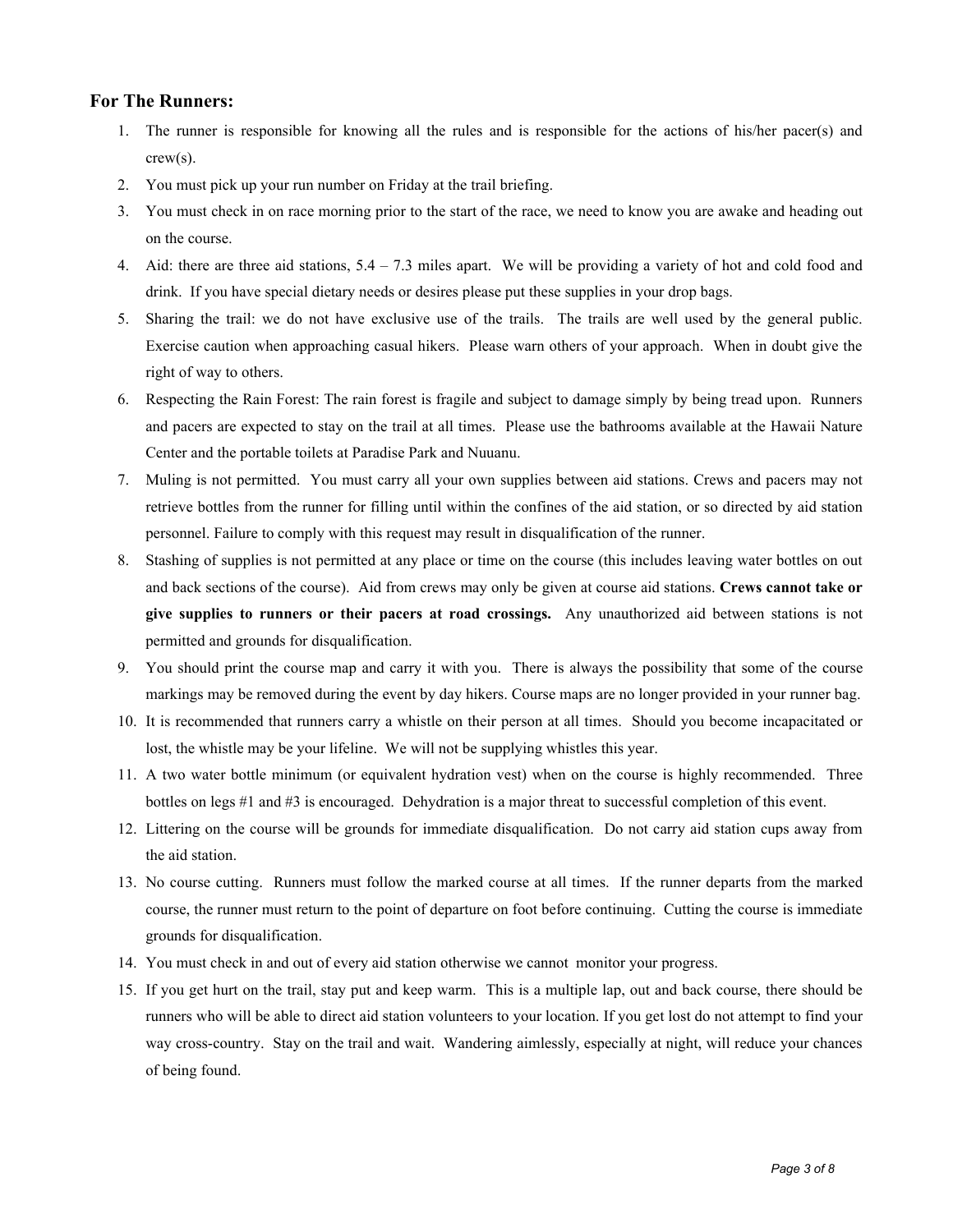- 16. Cutoff times will be strictly enforced. Failure to comply will result in banishment from all HURT sponsored runs. Once a runner is pulled due to cut-off time they must remove themselves from the course and not continue on. We will make every attempt to shuttle the runner back to the start / finish line should they be pulled from the event.
- 17. If you decide to drop you must notify a run official who will place an "X" through your race number. If you should decide to retire from the event without notifying a race official and you fail to show up at the next aid station within a reasonable time, run officials may exercise their discretion to notify Search and Rescue. You may be held responsible for the cost of the Search and Rescue.
- 18. Removal from the Course: Race Officials reserve the right to pull a runner from the course if, in their sole judgment, the runner is not capable of continuing safely.
- 19. **Race officials or DLNR may cancel the race at any time prior to or during the event for any reason.**

#### **Pacers\*:**

- 1. You must abide by all runner rules.
- 2. Pacers may start running with their runner after 60 miles or starting at 5 p.m. on Saturday.
- 3. Pacers must start their pacing duty at one of the three-aid station (Start/Finish, Paradise Park, Nuuanu). Pacers under the age of 18 need a release signed by a parent or guardian. Pacers will not be assigned run numbers, nor will they be tracked.
- 4. Only one pacer is allowed to accompany a runner at a time.
- 5. Aid will be available for pacers and runners, however if a shortage occurs runners have priority.
- 6. Both runner and pacer must receive their aid only at the designated checkpoints.
- 7. Pacers must arrive and leave within close proximity to their runner.
- 8. If for any reason a pacer falls way behind his runner, the runner can continue on without a pacer, but the pacer will be removed from the course as soon as possible, or must exit at the next aid station.
- 9. Pacers are not allowed to carry any supplies for the runners (muling prohibited). Pacers are also prohibited from carrying their runner's bottles into or out of the aid stations in an effort to get the bottles filled in a timelier manner.
- 10. No "towing" or utilizing harness and line or any other means is allowed.

\*The ultra running community in Hawaii is relatively small and pacers may be hard to come by. If you require a pacer you are encouraged to bring your own.

#### **Crews**

- 1. Support crews are not essential since there is adequate aid station support along the way with water, electrolyte replacement fluids, and food.
- 2. Crew must follow the rules for pacers and runners.
- 3. Crew may not use aid provided by the run for their own consumption or use.
- 4. Crew may only park in authorized areas.
- 5. Crew are prohibited from giving aid of any kind at road crossings (this includes clothing as well as nutritional support)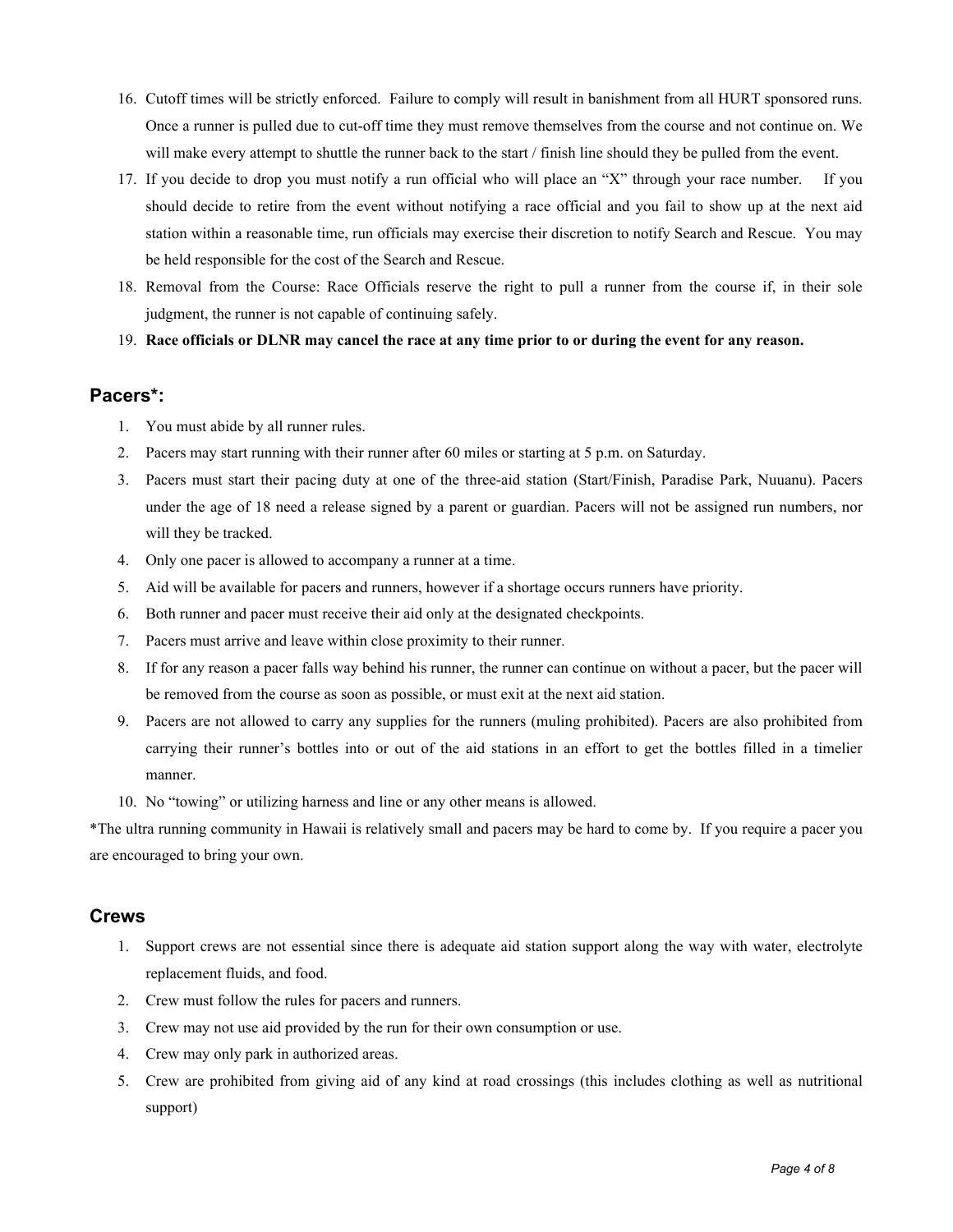- 6. Crew may support their runner only at the aids station (within 100 yards of station).
- **7. Crews are prohibited from parking at the Paradise Park lot on the first lap of the event. We need to get all our volunteers and supplies in place. Failure to comply could result in the disqualification of your runner from the event.**

#### **Other rules**

- 1. Smoking is not permitted in or on the trail or at aid stations.
- 2. Dogs are not allowed anywhere on course.
- 3. City and County of Honolulu parking and driving regulations are strictly enforced.
- 4. Consumption of alcoholic beverages and illegal substances on any part of the course is prohibited.

## **Course Markings**

Each leg of the course will be marked with a different color surveyor tape. Follow the color as displayed on the map. Sections of trail NOT a part of the racecourse will be flagged with BLUE surveyor tape. If you find yourself on a part of the course with BLUE tape return via the route you came from and look for the appropriate colored tape. Fluorescent surveyor ribbon and glow sticks may be used to mark night sections. Especially difficult trail sections where a critical turn is present will have more surveyor tape.

Runners should print out a copy of the map and carry it at all times. Course markings have been known to disappear.

### **Safety and Medical Concerns**

**Dehydration:** One of the most common medical problems for endurance athletes is dehydration. Drink plenty and often. You probably will be running in very humid conditions. A scale will be available to check your weight at the start / finish line of each lap. Each runner is solely responsible for monitoring his/her hydration level. Runners should leave each aid station with a minimum of two full water bottles (or equivalent hydration vest).

**Hypothermia:** May be a problem in the evening especially if it has rained. January is the beginning of our rainy season. It can get cool at night to below 60 degrees. Sections of ridgeline trails including Manoa Cliff Trail and NuuanuTrail are extremely exposed to the elements and are very windy and potentially extremely wet. Dry clothes and jackets are advised for the evening hours.

**Road Crossings:** During each lap you will cross one road (in two places) and will run a hundred yards along another narrow road before crossing from one trail section to the other. You must use extreme caution before, during and after crossing the asphalt. Road crossing safety is the sole responsibility of the runner. There will be no road crossing monitors on the course.

**Terrain:** You will be running on very uneven, rocky, rooty, and muddy type of trail where footing is at best adequate. Be careful when traversing wet rocks and roots. Some trails run along cliff sections with extreme drop offs.

Lighting: We recommend that you use a LED flashlight and/or LED headlamp from sunset to sunrise. There is a heavy forest canopy and very little starlight permeates the trail. We recommend that you carry backup batteries and flashlights and keep some in your drop bags. **The aid stations do not carry extra batteries for your use.**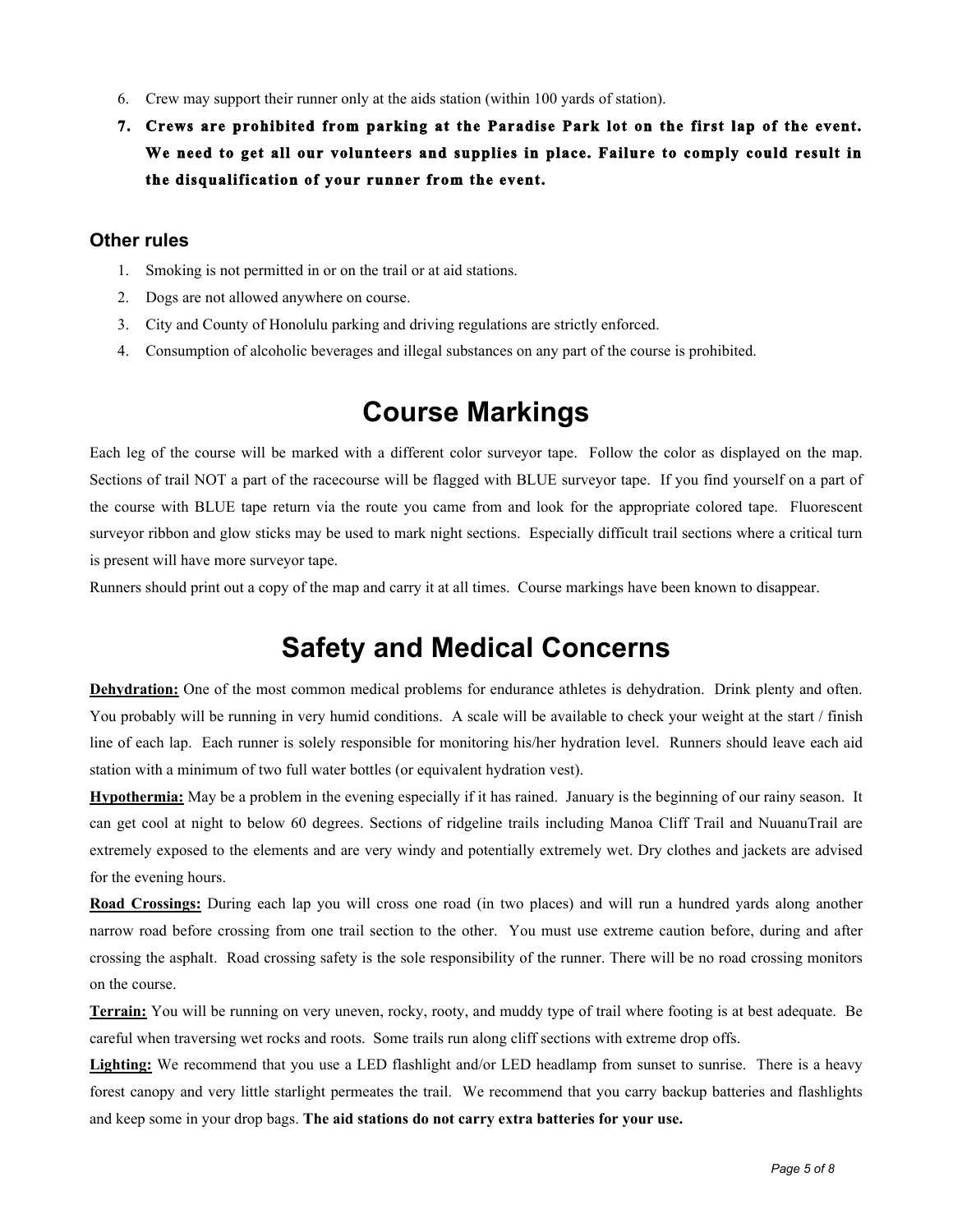**Medical Personnel:** *There will be no onsite physicians or podiatrists to take care of you*. Each of the aid stations is

located within a 5-mile radius of a major medical center.

**Wildlife:** Wild pigs do roam these trails. They have teeth and tusks that can do serious damage. They are most active and most likely to be seen near sunrise and sunset.

**Stream Water**: *Please heed the trail warning signs regarding leptospirosis as posted by the DLNR at the stream crossings. Drinking the stream water is not recommended.*

**Hiking Poles:** Are permitted on the course. However, for safety of all involved, those with poles should yield trail to oncoming runners.

### **Course Overview**

- 1. 100 miles over 5 laps (partial out and backs) in a tropical rainforest.
- 2. 99% single-track trail, 1% asphalt.
- 3. There is over 24,935 feet of elevation gain and loss over the course of 100 miles. The gain comes in short sections no more than 2.1 miles at a time. There are very few sections where you can run with consistent stride for more than a few hundred yards at a time. This course requires that you pay close attention to your footing at all times!
- 4. There are a total of 20 stream crossings, two per lap, prior to the Paradise Park aid station (usually on a small wire grate) and prior to the Nuuanu aid station. Be extremely careful when crossing the streams. If the river is high due to rain, we may forego the stream crossing at Nuuanu. You will be notified at the trail briefing if you will not be crossing the stream. Expect wet feet every time you enter and leave the Nuuanu aid station.
- 5. The trail is composed of a moderately packed dirt surface with lots of roots and rocks, which are very slippery when wet. At night there will be dew, which makes this trail extremely slippery. If it rains (which it will), there will be plenty of mud.
- 6. You will be traversing a couple of exposed ridge tops with vertical embankments (Manoa Cliff). Be very careful in these areas, especially at night, as you will be on wet roots and slippery grasses on an extremely narrow trail.
- 7. A rope may or may not be placed (not likely) at the grass line knoll (near Bien's Bench) (depending on weather conditions) heading down into Nuuanu.
- 8. This course does not lend itself well to be run in under 19 hours.
- 9. Realizing that the H.U.R.T. Trail 100 Mile Endurance Run is an incredible physical undertaking, race management has opted to recognize those runners who pass through 100 kilometers in official event releases as running a distance of 100 kilometers. Runners wishing to be recognized as such will be required to complete three full 20 mile loops and the leg to Paradise Park (67+ miles). Runners who had anticipated running 100 miles but for whatever reason stopped at the Paradise Park aid station or beyond after completing 3 complete loops will also be credited with a 100-kilometer run. Their actual time for the 100-kilometer distance will be their arrival time at Paradise Park. Runners who make the last cutoff at the final aid station, but finish outside 36 hours will be recognized as an unofficial 100 mile finisher, and will have the time at Paradise Park on loop four recorded as their 100 kilometer time. Final results will not reflect a time for a 100 km distance although this time will be made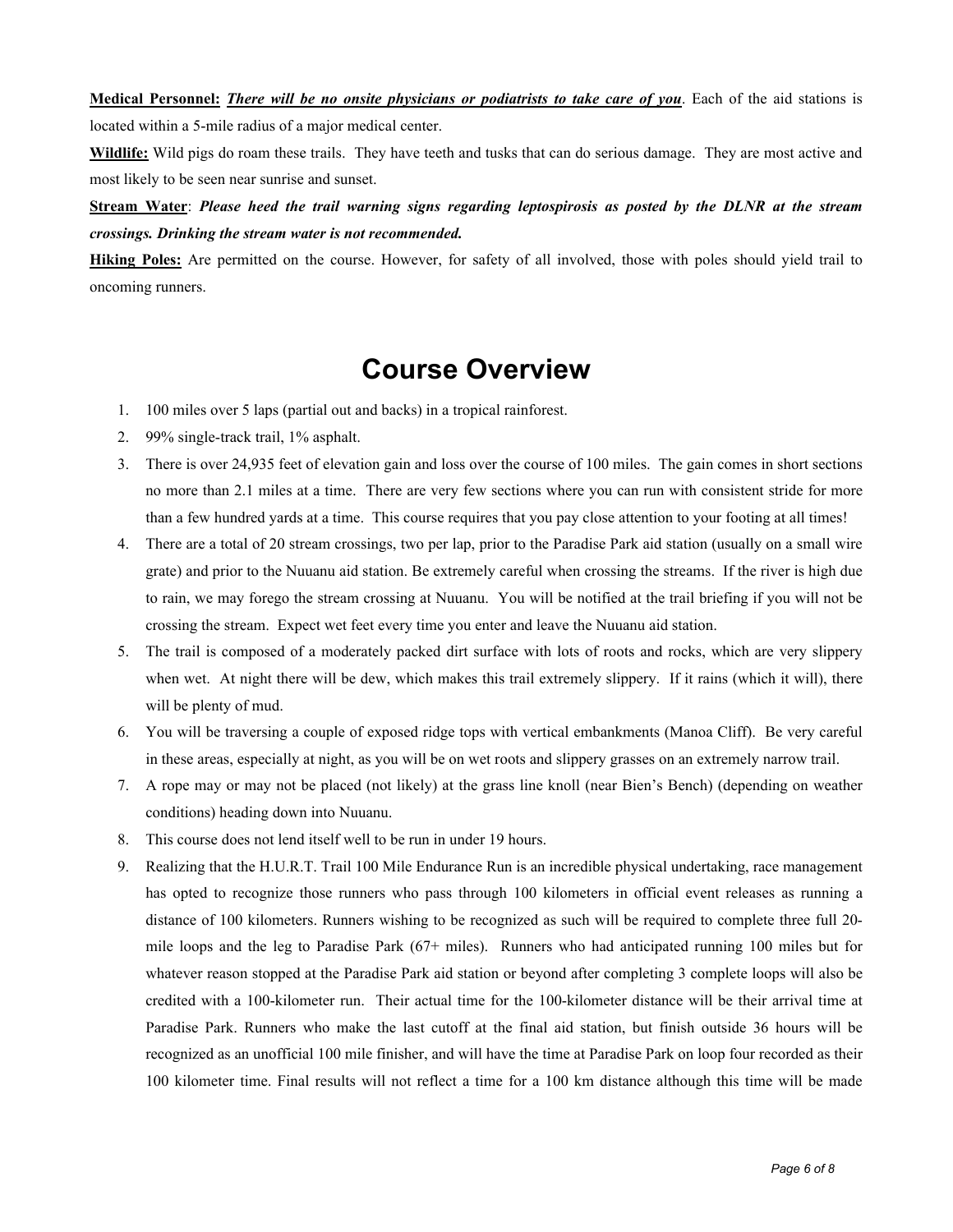available to the runner at the finish. Only 100 km and 100 mile distances are recognized towards inclusion of the 500 mile-club.

### **What Kind of Weather to Expect**

The weather in January can be quite nice or quite bad. Over the last forty years the average maximum January temperature in Honolulu is 80.6 and average low is 62.7. Average total precipitation in January is 3.35 inches. These averages do not necessarily apply to the rainforest. You should expect a slightly lower high and cooler evening, especially on the exposed ridge tops of Manoa Cliffs and Nuuanu Ridge. Rain can come down in huge quantities over a short period of time. In any case expect high relative humidity.

### **Aid Stations**

The aid stations will be stocked with water, an electrolyte drink (Succeed Ultra) and Soda. Food items will include the standard fare that is present at most 100-mile runs. Being a run in Hawaii, one can expect a bit of variation from the standard theme. Hot and cold food will be available. The runner will be responsible for his or her own Gels/Power bars, and electrolyte caps, and anti-inflammatory. For those with very strict dietary habits you are advised to pack what you need.

### **Awards**

Awards (belt buckles) for the 100 Mile finishers will be given at the finish line. Awards will also be given to the first three finishers of each gender.

Belt buckles will be the only finishing awards given to those completing a distance of 100 kilometers. Runners completing a cumulative total of 500 miles at H.U.R.T. Trail will be recognized at the post race dinner. The current economy and our efforts to keep race expenses down will prohibit the awarding of 500-mile jackets.

An award of \$500.00 will be given for any Men's or Women's course record established in the H.U.R.T. 100 Mile event.

# **Parking**

- 1. Runners must park below the gate to the Nature Center in the gravel parking area.
- 2. On race day there will be a parking attendant to direct cars to park along the roadside.
- 3. Parking at the Makiki Recreation area is limited.
- 4. Crew access is at aid stations only.
- 5. There are several houses along the roadway fronting the Nature Center. Please limit the amount of travel during the nighttime hours. The Division of Forestry has advised us that only necessary traffic will be allowed to pass through the front gate after hours as the park need to be secured.
- 6. **Parking at Paradise Park will not be allowed until after 9 a.m. on Saturday morning. After that parking is available down in the neighborhood below the aid station. Failure to comply could result in disqualification**